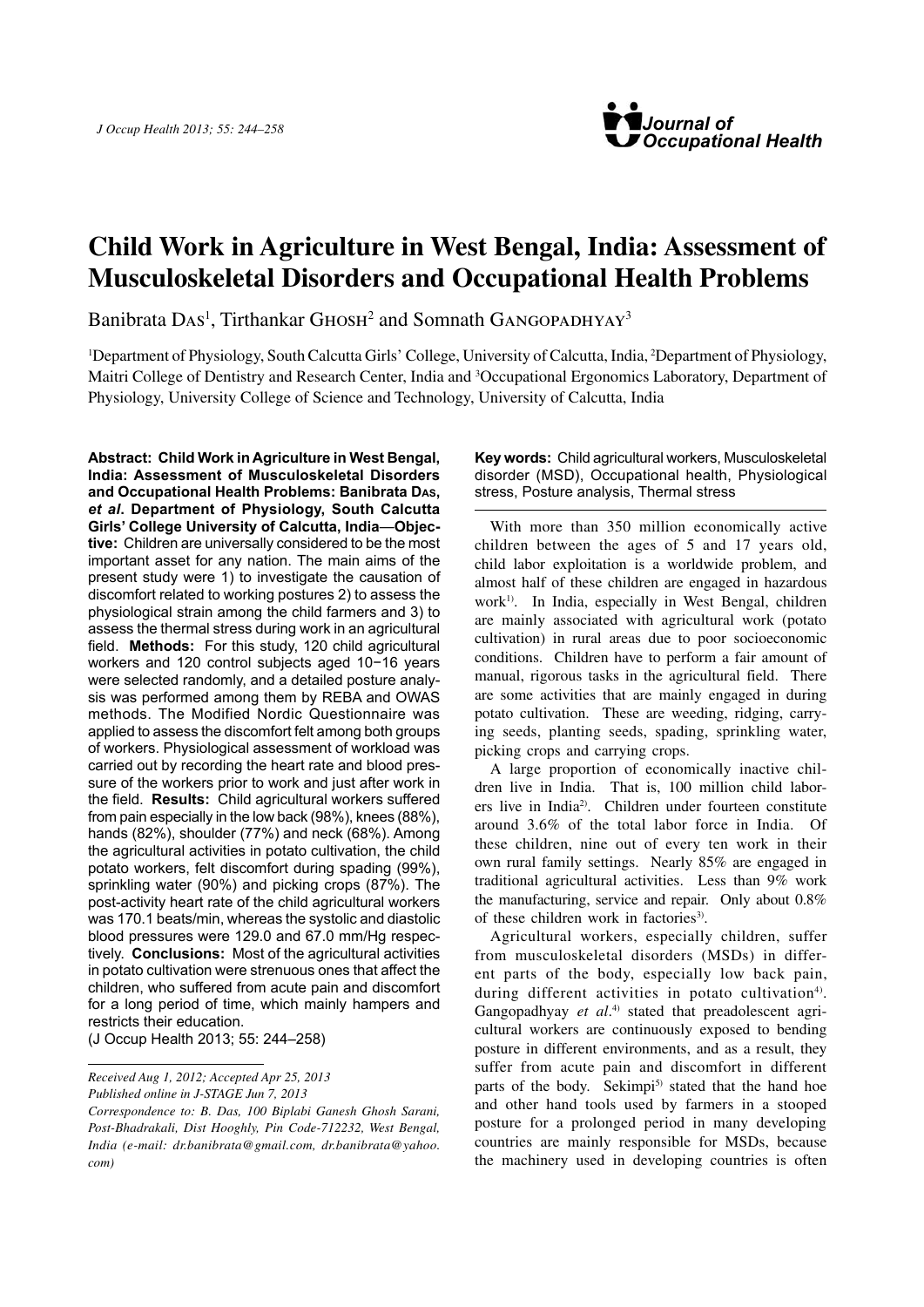not ergonomically designed. According to Sekimpi<sup>5)</sup>, musculoskeletal pain, especially back pain, is common among agricultural workers. He also believes that new ergonomically designed agricultural hand tools and machinery or equipment will reduce the work load and MSDs among agricultural workers.

Agriculture work is mainly considered to be a highly physically demanding occupation<sup>6</sup>. During potato cultivation, children usually use a variety of different awkward postures while performing various manual tasks for an extended period of time. These awkward postures for prolonged periods may lead to the development of chronic musculoskeletal disorders among child agricultural workers<sup>4</sup>. Holding awkward and stressful postures for a prolonged period of time may lead to MSDs among adult male potato cultivators<sup>7)</sup>.

Low back problems are common among farmers, and appear to be associated with the frequency of using postures requiring back flexion, carrying and lifting of heavy loads and exposure to whole body vibration<sup>4, 8)</sup>. Postures, especially those involving severe flexion or lateral twisting and bending, have been found to be significantly related to low back pain9). Posture and the location and weight of a load affect the moment of force required in the lumbar region, which in turn affects muscle loading and compressive forces on the internal vertebral disc $10$ .

The main aims of the present investigation were (1) to determine the prevalence of musculoskeletal disorders, (MSDs) among agricultural child laborers and compared with sedentary child workers in West Bengal, (2) to analyze the causation of discomfort resulting from awkward postures, (3) to identify unfavorable working conditions and (4) to assess physiological stress among child potato cultivators.

#### **Methods**

*Selection of subjects*

For this study, 120 child agricultural workers (63 male and 57 female) aged 10 to 16 years, were selected by simple random sampling method from the village in Tarakeswar of West Bengal and were considered the Experimental group. In the Control group, 120 subjects (60 male and 60 female) of the same age group (10 to16 years) and of the same socioeconomic status residing in the same village were selected. The subjects in the control group were engaged in domestic work involving a considerable amount of hand-intensive work. Before conducting the study, consent was obtained from the children's parents/legal guardians. Prior permission and ethical approval were also obtained from local community leaders as well as relevant authorities before commencement of the study.

#### *Measurement of physical parameters*

The stature and weight of the Experimental group and Control group were measured with a Martin's anthropometer and weighing machine (Crown, Mfg. by Raymon Surgical Co.) respectively. The body surface area (BSA) and body mass index (BMI) of all the subjects were also computed $11, 12$ .

#### *Assessment of socioeconomic status*

For the assessment of socioeconomic status of the subjects, the subjects were asked about socioeconomic status using factors such as level of weekly income, education level, religion, type of family, family size, type of house etc.

#### *Questionnaire study*

A detailed musculoskeletal disorder questionnaire was developed and applied to both the experimental and control subjects. The questionnaire was based on the modified Nordic Musculoskeletal Disorder Questionnaire and was completed by both groups of subjects<sup>13)</sup>. It consisted of a number of objective questions with multiple choice answers identifying the subjects' personal view points, pattern of work, duration of work and discomfort levels in different parts of the body.

#### *Repetitiveness of work*

Repetitiveness of work was examined among the 120 child agricultural workers (63 male and 57 female workers). A study of repetitiveness was performed through analysis of time spent in and motion involved in the different tasks in potato cultivation. Timemotion studies of the different agricultural activities in potato cultivation during one work cycle were recorded. Different agricultural activities constituting a particular job and the times taken for the completion of each activity were recorded with a stopwatch. A repetitive agricultural activity was considered to be one that took more than 50% of the total time period for that particular job. The results indicated that there was repetitiveness of work in potato cultivation.

### *Time study of entire work process*

A time study of the entire process of child agricultural workers or different types of work in potato cultivation was performed and analyzed in the form of a flow process chart and string diagram $14$ .

#### *Posture analysis*

The analysis of different working postures of the child agricultural workers (63 male and 57 female) was carried out with REBA and OWAS methods. A posture analysis study was performed for only the period in which the different activities were performed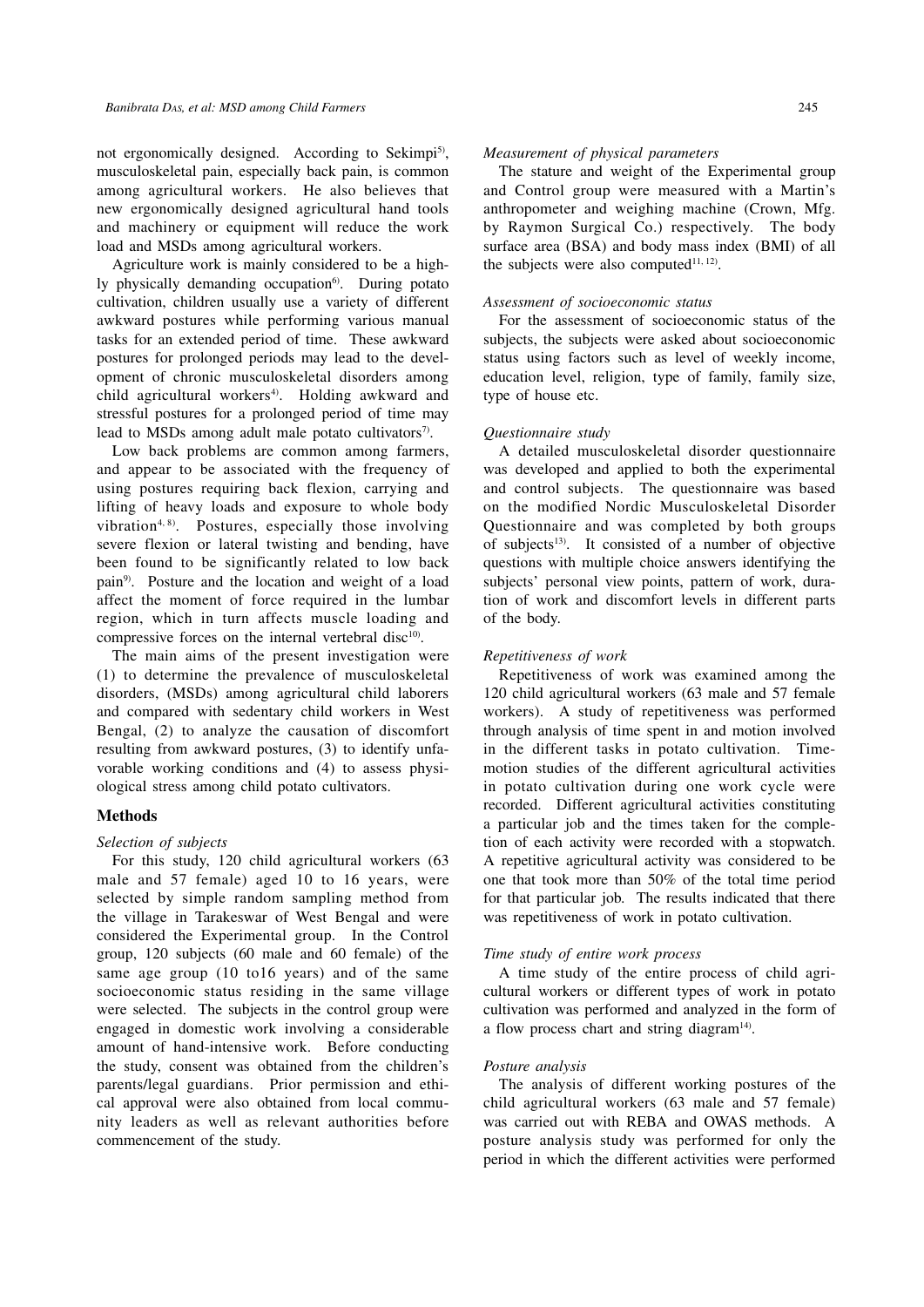by child agricultural workers in a particular day, and analysis was performed with the most frequent postures adopted by the workers taken into consideration. The REBA (rapid entire body assessment) method was proposed as a means to assess posture for risk of work-related musculoskeletal disorders<sup>15)</sup>, to consider critical tasks of a job and for each task and to assess the posture factors by assigning a score to each region. Analysis of different working postures of child agricultural workers by the Ovako Working Posture Analysis System (OWAS)<sup>16)</sup> was also carried out with the aid of digital photography (Sony Handycam 360X). Stick diagrams were subsequently drawn from freeze frame video records and eventually subjected to analysis.

#### *Measurement of hand grip strength*

A physical examination was performed by handgrip dynamometer to measure the handgrip strength of the child agricultural workers and control subjects. The child agricultural workers and control subjects were asked to grip the dynamometer with full force while in a straight and standing position without bending to either side, with their arms at their side, and without touching their body<sup>17)</sup>. Measurement with the dynamometer was generally performed twice a day prior to potato cultivation and just after completion of potato cultivation among the child agricultural workers at 90º elbow flexion and 180º elbow flexion, as it has been observed that the highest and lowest values for grip strengths vary in accordance with elbow position<sup>18)</sup>.

#### *Assessment of physiological parameters*

Physiological assessment of workload was carried out by recording the heart rate of the workers prior to work and just after work in the field. The resting heart rate was measured from the radial pulse for one minute with the help of a stopwatch, and the heart rate just after work was recorded from the carotid pulse by the  $10$  beats method<sup>19</sup>. The blood pressure of the female subjects was measured with a sphygmomanometer and stethoscope before and just after completion of work.

#### *Peak expiratory flow rate (PEFR)*

Measurement of PEFR was done with a Mini-Wright peak flow meter (Clement Clarke International, UK). Prior to recording the subjects' PEFR, use of the instrument was repeatedly demonstrated and explained. The PEFR test was performed in the standing position with the peak flow meter held horizontally. The subjects were asked to take as deep a breath as possible and then to blow out as hard and as quickly as possible. The best of three ratings was recorded.

#### *Assessment of environmental parameters*

The working environment of the child potato cultivators was assessed in this study. The wet bulb globe temperature (WBGT) index was calculated $20$ to estimate the effect of temperature and humidity on child potato cultivators. Mean globe temperature, and wet and dry bulb temperatures were also recorded. The formulas for calculating the WBGT index for indoor and outdoor conditions were WBGT indoor= $0.7$  NWB +  $0.3$  GT and WBGT outdoor= $0.7$  $NWB + 0.2 GT + 0.1 DB$ , where NWB was the natural wet bulb, GT was the globe temperature and DB was the dry bulb temperature. Relative humidity was also estimated from a psychometric chart developed by Weksler Instrument  $(USA)^{21}$ . But in this study, we only measured WBGT outdoor during performance of various activities in the agricultural field by child agricultural workers.

#### *Statistical analysis*

The Student's *t*-test was performed among the two groups of workers to find out whether there was any significant difference between the physical parameters of the groups for the chosen level of significance (*p* value). A two-tail chi-square test of independence was applied to determine whether or not the test item had any significant association with discomfort feeling. To assess the relationship of the various factors with the discomfort felt, their odds ratios (ORs) and 95% confidence intervals (CIs) were computed. The computed  $\chi^2$  was next compared with the critical  $\chi^2$ values for the chosen level of significance  $(p<0.05)$ . The Student's *t*-test was performed among the child agricultural workers and control group of workers to find out whether there was any significant difference in between the heart rates, blood pressures and PEFRs for the chosen level of significance  $(p<0.001)$ . Statistical analysis was performed using the Primer of Biostatistics software (Primer of Biostatistics 5.0.msi, Msi Version=1.20.1827.0, Primer for Windows, Mc-Graw-Hill).

## **Results**

The physical parameters of the child agricultural workers and control subjects are shown on Table 1. No significant difference in physical parameters (height, weight and BMI) was observed in between the child potato cultivators and control subjects. The daily work schedules of both groups of workers are also presented in Table 1. This study shows that, among the child agricultural workers, only 5.3 percent of male child agricultura workers, works as cheap laborers, whereas 94.7 percent of male child agricultural workers works in agricultural fields for their families. In the case of females, only 3.1 percent work as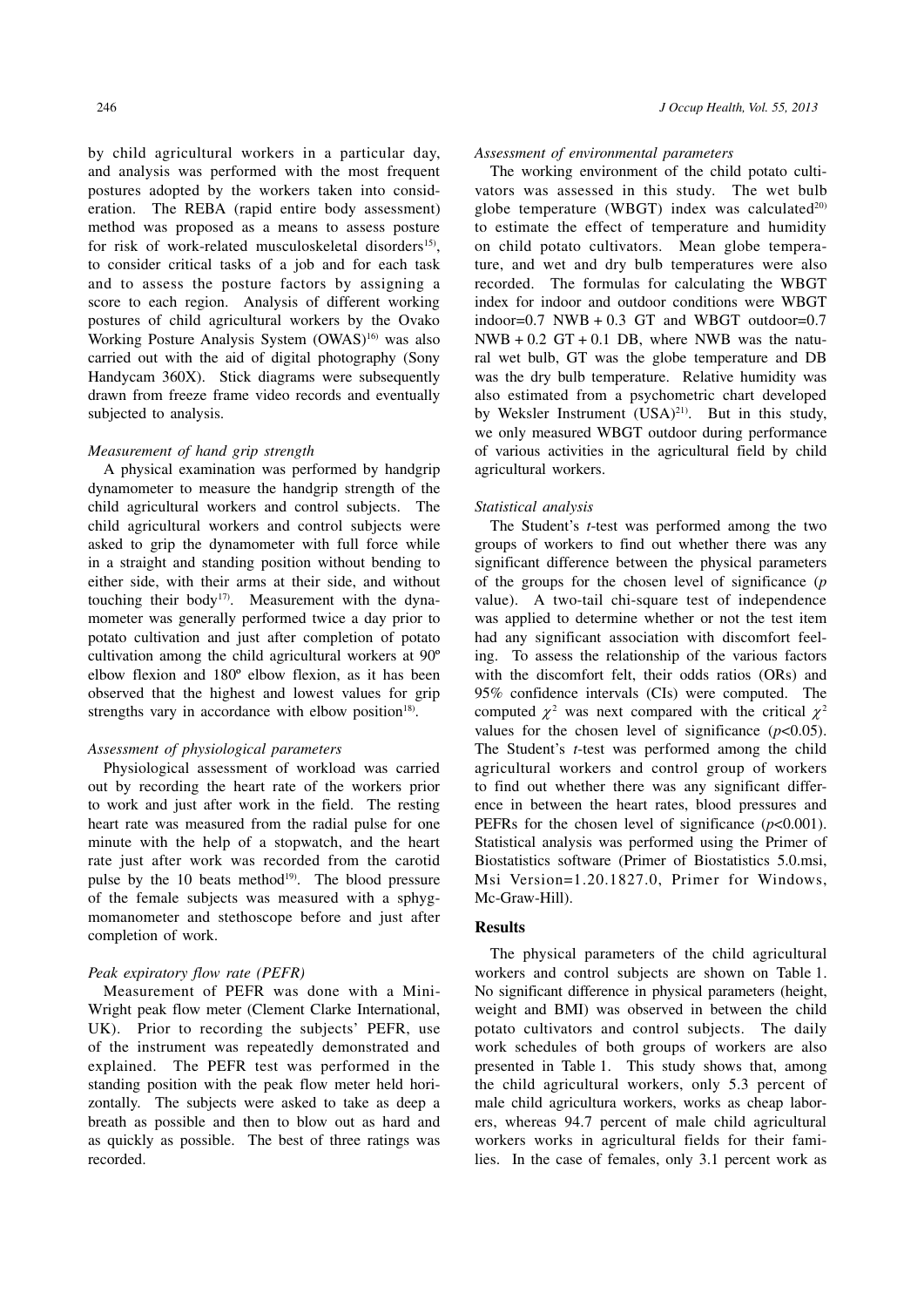cheap laborers, whereas 96.9 works for their families. From the questionnaire study concerning socioeconomic status, it was found that, 86.2 percent of male child agricultural workers and 81.9 percent female child agricultural workers were literate, whereas 86.7 percent male and 80.2 percent female control subjects were literate. The questionnaire study showed that the average weekly incomes of the male and female paid child agricultural workers were both rupees 350/−. The majority of the workers (82%) were Hindus, and the rest (18%) were Muslims. About 74% of the families were nuclear, while about 26% were joint families. The average family size was 5.1. The socioeconomic study showed that, Sixty-one percent of the houses were semi pucca houses and that 38% were kutcha houses, while pucca houses accounted for only one percent. The average duration of work of the child potato cultivators and the average duration of work of control subjects are also presented in Table 1.

The discomfort felt in different parts of the body among the child potato cultivators and control subjects is shown in Table 2. The questionnaire study revealed that most of the child potato cultivators complained that the maximum discomfort (pain) felt was in the low back region (98%) of the body followed by the knees (88%), hands (82%), ankles (78%), shoulder (77%), neck (68%) and elbow (66%). This discomfort (pain) felt may have been due to the fact that these child potato cultivators had to perform a considerable amount of rigorous and hard tasks in the agricultural field, which may lead to discomfort among them. This study shows that the exposed group had a significantly higher prevalence of discomfort (pain) than the control group in different body parts like the neck (OR=9.3; *p*=0.000), shoulder (OR=12.5; *p*=0.000), elbow (OR=9.6; *p*=0.000), wrist (OR=8.4; *p*=0.000), hands (OR=9.3; *p*=0.000), upper back (OR=9.6; *p*=0.000), lower back (OR=72.1; *p*=0.000) and knee (OR=6.5; *p*=0.000).

The present study shows that the child potato cultivators felt discomfort when engaged in various activities in the potato field like spading (99%), sprinkling water (90%), picking crops (87%), planting seeds (85%) and weeding (82%).

Repetitiveness of the different agricultural activities is shown on Table 3. It is evident from this study (Table 4) that the child potato cultivators performed various highly repetitive tasks during potato cultivation, especially spading (88.00%), sprinkling water  $(83.7\%)$ , and ridging  $(83.24\%)$ . Thus, high repetitiveness may be regarded as a causative factor for the musculoskeletal discomfort of these workers. In this study (Table 3), it was also observed that, the number of work cycles per day or the total periods of time for a particular job in different agricultural activities, which were recorded, varied according to the different activities in potato cultivation. The average duration of total work per day is shown in Table 1.

The flow process chart of the time study shows that the child agricultural workers performed different types of activities in potato cultivation (Table 4).

The different types of work in potato cultivation performed by the child agricultural workers were analyzed with the Rapid Entire Body Assessment (REBA) and Ovako Working posture Analysis System (OWAS) to determine the postural load and to categorize the potential harmfulness of the work posture (Table 5). The posture codes of the REBA indicate that, postures in different potato cultivation activities, especially spading, planting seeds, weeding, sprinkling water and picking crops, demand immediate attention (i.e., Work must cease until a safer solution can

| Parameters                       | Child agricultural<br>workers<br>$(n=120)$ | Control group<br>workers<br>$(n=120)$ | t value | <i>p</i> value |
|----------------------------------|--------------------------------------------|---------------------------------------|---------|----------------|
|                                  | <b>SD</b><br>Mean                          | <b>SD</b><br>Mean                     |         |                |
| Age (years)                      | $12.8 \pm 3.8$                             | $12.5 + 2.1$                          | 0.75    | 0.45           |
| Height (cm)                      | $145.4 \pm 9.5$                            | $144.7 + 8.4$                         | 0.63    | 0.53           |
| Weight (kg)                      | $30.0 \pm 6.9$                             | $29.9 + 5.4$                          | 0.10    | 0.92           |
| BSA(m <sup>2</sup> )             | $1.17 \pm 0.2$                             | $1.16 \pm 0.1$                        | 0.44    | 0.66           |
| BMI $(kg/m2)$                    | $14.0 \pm 1.9$                             | $14.2 \pm 1.5$                        | 0.89    | 0.37           |
| Years of experience (years)      | $2.7 \pm 4.4$                              | $1.3 \pm 3.2$                         | 2.80    | 0.005          |
| Duration of work (h/day)         | $5.1 \pm 2.2$                              | $3.2 \pm 2.3$                         | 6.45    | 0.000          |
| Number of working days in a week | $6.0 \pm 1.0$                              | $4.0 \pm 0.8$                         | 17.1    | 0.000          |

**Table 1.** Physical characteristics of the child agricultural workers and control subjects

BSA: body surface area, BMI: body mass index. SD: standard deviation.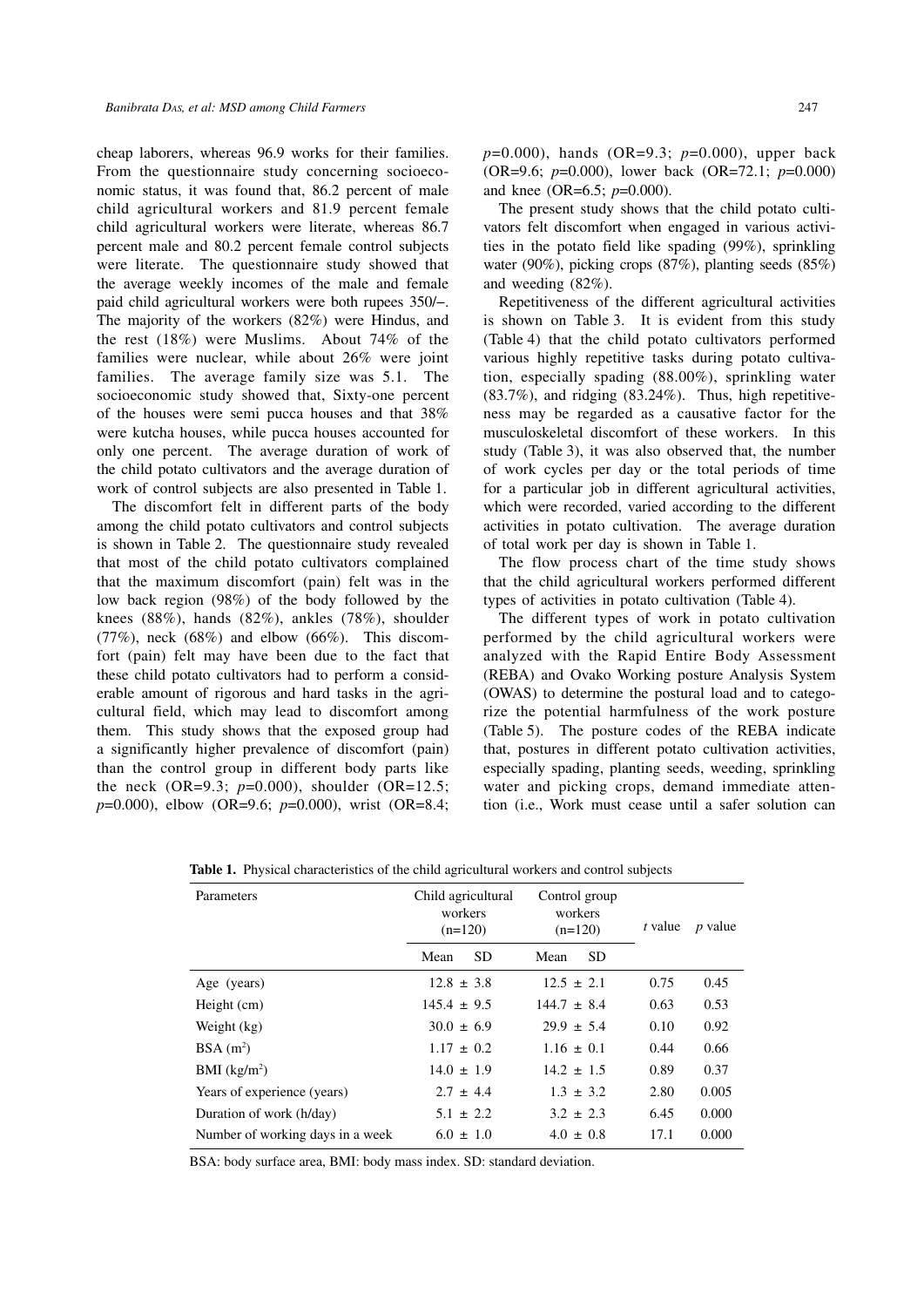| Body parts | Child<br>agricultural<br>workers<br>$(n=120)$ | Control<br>group<br>workers<br>$(n=120)$ | <b>OR</b> | 95% CI        | $\chi^2$ | $p$ value |
|------------|-----------------------------------------------|------------------------------------------|-----------|---------------|----------|-----------|
| Neck       | 81 (68%)                                      | 22(18%)                                  | 9.3       | 5.0 to 16.9   | 57.2     | 0.000     |
| Shoulder   | 92 (77%)                                      | 25(21%)                                  | 12.5      | 6.8 to 22.9   | 72.6     | 0.000     |
| Elbow      | 79 (66%)                                      | 20(17%)                                  | 9.6       | 5.2 to 17.7   | 57.8     | 0.000     |
| Wrist      | 85 (71%)                                      | 27(23%)                                  | 8.4       | 4.7 to 14.9   | 54.4     | 0.000     |
| Hands      | 98 (82%)                                      | 39(33%)                                  | 9.2       | 5.0 to 16.8   | 57.2     | 0.000     |
| Upper back | 59 (49%)                                      | 11 $(9%)$                                | 9.6       | 4.7 to 19.6   | 44.6     | 0.000     |
| Lower back | 118 (98%)                                     | 54 (45%)                                 | 72.1      | 17.0 to 305.3 | 81.4     | 0.000     |
| Knee       | 105(88%)                                      | 37(31%)                                  | 15.7      | 8.0 to 30.5   | 77.4     | 0.000     |
| Ankle      | 94 (78%)                                      | 28(23%)                                  | 11.9      | 6.5 to 21.7   | 70.4     | 0.000     |
| Feet       | 66 (55%)                                      | $19(16\%)$                               | 6.5       | 3.5 to 11.9   | 38.5     | 0.000     |

**Table 2.** Comparative discomfort (pain) in different body parts among child agricultural workers and the control group

percentage of total number of subjects in parentheses.

**Table 3.** Average repetitiveness of different kinds of agricultural work during potato cultivation

| Agricultural<br>Activity     | Time taken (s)    | Total time taken<br>in 1 work cycle $(s)$ | Repetitive/non-repetitive |  |  |
|------------------------------|-------------------|-------------------------------------------|---------------------------|--|--|
|                              | <b>SD</b><br>Mean | <b>SD</b><br>Mean                         |                           |  |  |
| Weeding<br>$(n=78)$          | $142.5 \pm 32.3$  | $196.3 \pm 34.1$                          | 72.6% Repetitive          |  |  |
| Ridging<br>$(n=100)$         | $223.6 \pm 34.5$  | $288.5 \pm 36.3$                          | 77.5% Repetitive          |  |  |
| Carrying seeds<br>$(n=104)$  | $180.6 \pm 34.8$  | $270.9 \pm 38.3$                          | 66.7% Repetitive          |  |  |
| Planting seeds<br>$(n=120)$  | $185.4 \pm 31.4$  | $222.7 \pm 31.9$                          | 83.2% Repetitive          |  |  |
| Spading<br>$(n=120)$         | $112.8 \pm 18.2$  | $128.1 \pm 19.4$                          | 88.0% Repetitive          |  |  |
| Sprinkling water<br>$(n=89)$ | $152.6 \pm 24.6$  | $182.3 \pm 28.4$                          | 83.7% Repetitive          |  |  |
| Picking crops<br>$(n=120)$   | $142.7 \pm 28.2$  | $198.2 \pm 30.1$                          | 72.0% Repetitive          |  |  |
| Carrying crops<br>$(n=120)$  | $194.6 \pm 32.7$  | $262.9 \pm 37.4$                          | 74.0% Repetitive          |  |  |

SD: standard deviation.

be found). On the other hand, in the case of OWAS assessment, the above-mentioned postures associated with different activities in potato cultivation demanded immediate attention (i.e., postures needed corrective measures immediately).

This study also showed that the resting handgrip strength values (MVC values) at 90º elbow flexion and 180º elbow flexion of the child agricultural workers were both 22.4  $(\pm 9.72)$ . The handgrip strength values at 90 $^{\circ}$  and 180 $^{\circ}$  elbow flexion were 19.2 ( $\pm$  8.51) and 18.4 ( $\pm$  8.46) respectively. The resting handgrip strength values (MVC values) at 90º elbow flexion and 180º elbow flexion of the control subjects were 23.7 ( $\pm$  9.16), whereas the control subject's handgrip strength values just after stoppage of work were 22.5  $(\pm 8.35)$  at 90° elbow flexion and 22.1 ( $\pm 8.14$ ) at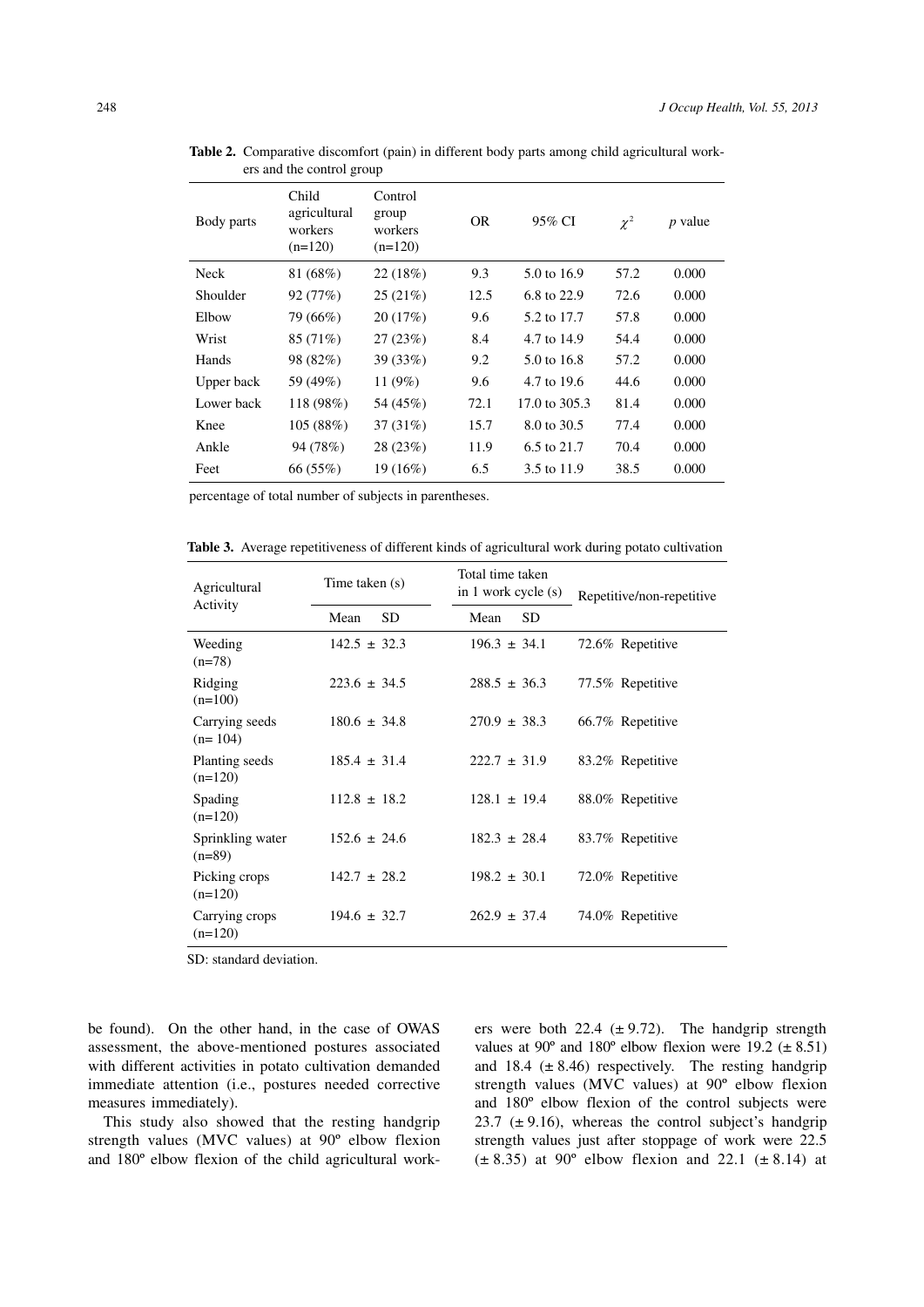| Chart No. 1                                     |              |              | ັ້                     |                | Summary      |         |                |                    |
|-------------------------------------------------|--------------|--------------|------------------------|----------------|--------------|---------|----------------|--------------------|
|                                                 |              |              | Activity               | Present        |              | Changed |                | Saving             |
| Agricultural work during potato                 |              | Operation    |                        | $\overline{c}$ |              |         |                |                    |
| cultivation                                     |              | Transport    | $\Rightarrow$          | $\overline{c}$ |              |         |                |                    |
|                                                 |              | Delay        |                        |                |              |         |                |                    |
|                                                 |              | Storage      | $\bigtriangledown$     |                |              |         |                |                    |
| Activity: Weeding                               |              |              | $\bigcirc$<br>Combined |                |              |         |                |                    |
|                                                 |              | Distance (m) |                        |                |              |         |                |                    |
|                                                 |              | Time(s)      |                        | 196.3          |              |         |                |                    |
| Description                                     | Labor        | Time         | Distance               |                |              | Symbol  |                |                    |
|                                                 |              | (s)          | (m)                    |                |              | 一       |                | $\bigtriangledown$ |
| 1. Walking for weeding after removal of garbage | $\mathbf{1}$ | 26.2         | 5.2                    |                |              |         |                |                    |
| 2. Weeding                                      | 1            | 142.5        | $\ast$                 |                |              |         |                |                    |
| 3. Walking towards the garbage with weeds       | $\mathbf{1}$ | 24.1         | 5.2                    |                |              |         |                |                    |
| 4. Removal of weeds from basket                 | $\mathbf{1}$ | 3.5          | $\ast$                 |                |              |         |                |                    |
| Total                                           | 4            | 196.3        | 10.4                   | $\overline{c}$ | $\mathbf{0}$ | 2       | $\overline{0}$ | $\mathbf{0}$       |

| Chart No. 2                                                        |              |                          | Summary               |              |          |          |   |          |  |  |  |
|--------------------------------------------------------------------|--------------|--------------------------|-----------------------|--------------|----------|----------|---|----------|--|--|--|
|                                                                    |              |                          | Activity              | Present      |          | Changed  |   | Saving   |  |  |  |
| Agricultural work during potato                                    |              | Operation                |                       | 1            |          |          |   |          |  |  |  |
| cultivation                                                        |              | Transport                |                       |              |          |          |   |          |  |  |  |
|                                                                    | Delay        |                          |                       |              |          |          |   |          |  |  |  |
|                                                                    | Storage      | $\overline{\phantom{a}}$ |                       |              |          |          |   |          |  |  |  |
|                                                                    |              |                          | $\subset$<br>Combined |              |          |          |   |          |  |  |  |
| Activity: Ridging                                                  |              | Distance (m)             |                       |              |          |          |   |          |  |  |  |
|                                                                    |              | Time(s)                  |                       | 288.5        |          |          |   |          |  |  |  |
|                                                                    |              | Time                     | Distance              | Symbol       |          |          |   |          |  |  |  |
| Description                                                        | Labor        | (s)                      | (m)                   |              |          |          |   | ▽        |  |  |  |
| 1. Walking with ridger                                             | 1            | 223.6                    | 26.9                  |              |          |          |   |          |  |  |  |
| 2. Change and move the ridger to make the<br>groove in another row | $\mathbf{1}$ | 54.9                     | $\ast$                |              |          |          |   |          |  |  |  |
| Total                                                              | 2            | 288.5                    | 26.9                  | $\mathbf{1}$ | $\Omega$ | $\theta$ | 1 | $\Omega$ |  |  |  |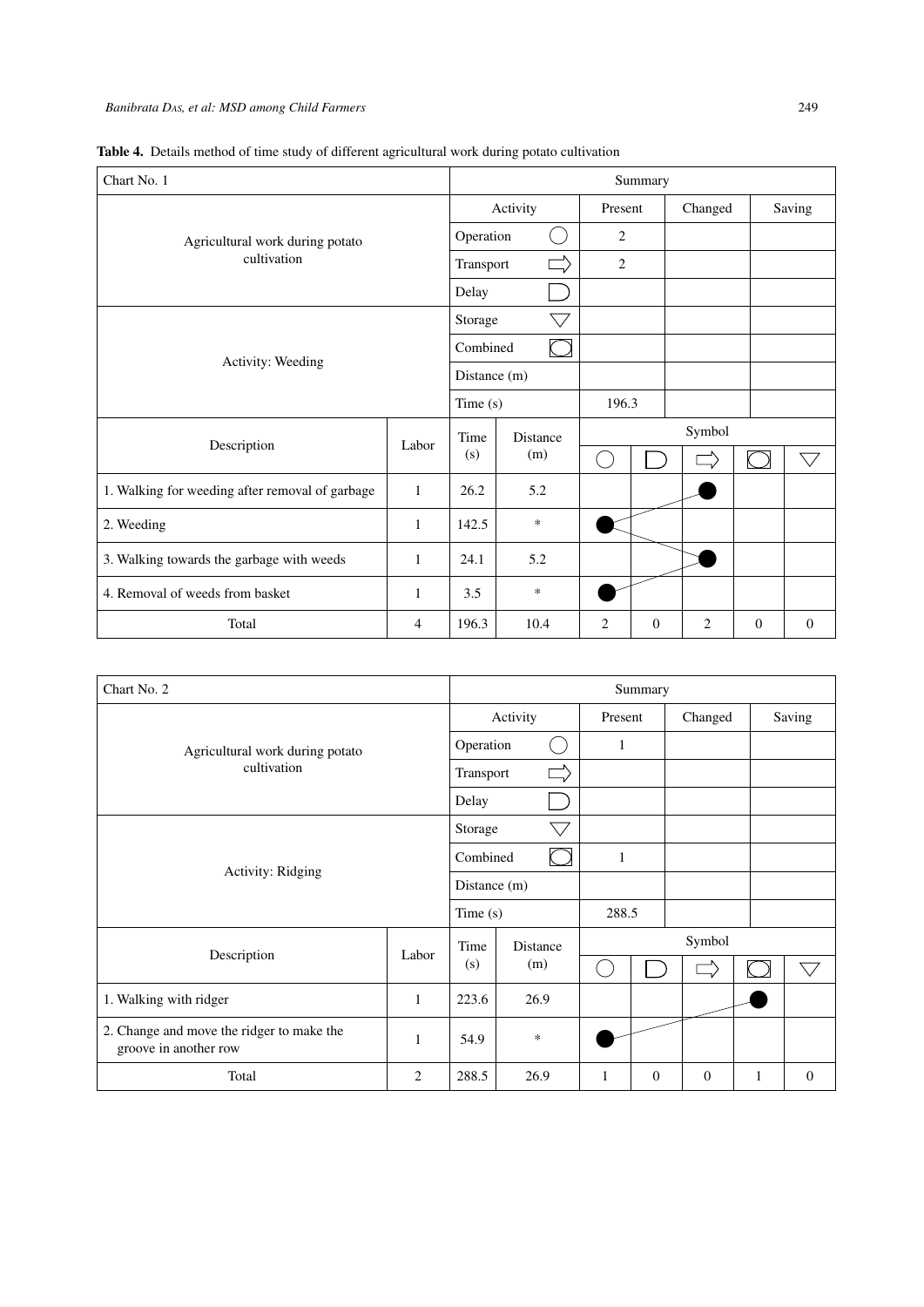| Chart No. 3                             |              |               |                    |              | Summary        |                |              |                    |
|-----------------------------------------|--------------|---------------|--------------------|--------------|----------------|----------------|--------------|--------------------|
|                                         |              |               | Activity           | Present      |                | Changed        |              | Saving             |
| Agricultural work during potato         |              | Operation     |                    | $\mathbf{2}$ |                |                |              |                    |
| cultivation                             |              |               | Transport          |              |                |                |              |                    |
|                                         |              | Delay         |                    |              |                |                |              |                    |
|                                         |              | Storage       | $\bigtriangledown$ |              |                |                |              |                    |
| Activity: Carrying Seeds                |              | Combined      | $\subset$          |              |                |                |              |                    |
|                                         |              | Distance (m)  |                    |              |                |                |              |                    |
|                                         |              | Time(s)       |                    | 270.9        |                |                |              |                    |
|                                         | Labor        | Time          | Distance           |              |                | Symbol         |              |                    |
| Description                             |              | (s)           | (m)                |              |                | $\overline{-}$ |              | $\bigtriangledown$ |
| 1. Picking seeds                        | 1            | 64.5          | $\ast$             |              |                |                |              |                    |
| 2. Carrying seeds                       | $\mathbf{1}$ | 180.6<br>28.0 |                    |              |                |                |              |                    |
| 3. Unloading seeds in the planting area | 1            | 25.8          | $\ast$             |              |                |                |              |                    |
| Total                                   | 3            | 270.9         | 28.0               | 2            | $\overline{0}$ | $\mathbf{1}$   | $\mathbf{0}$ | $\overline{0}$     |

| Chart No. 4                                                           |              |              |               |       |              | Summary  |          |   |                          |
|-----------------------------------------------------------------------|--------------|--------------|---------------|-------|--------------|----------|----------|---|--------------------------|
|                                                                       |              | Activity     |               |       | Present      |          | Changed  |   | Saving                   |
| Agricultural work during potato                                       |              | Operation    |               |       | 1            |          |          |   |                          |
| cultivation                                                           |              | Transport    |               |       |              |          |          |   |                          |
|                                                                       |              | Delay        |               |       |              |          |          |   |                          |
|                                                                       |              | Storage      |               | ▽     |              |          |          |   |                          |
|                                                                       |              |              | C<br>Combined |       | $\mathbf{1}$ |          |          |   |                          |
| <b>Activity: Planting Seeds</b>                                       |              | Distance (m) |               |       |              |          |          |   |                          |
|                                                                       |              | Time(s)      |               | 222.7 |              |          |          |   |                          |
|                                                                       | Labor        | Time         | Distance      |       |              |          | Symbol   |   |                          |
| Description                                                           |              | (s)          | (m)           |       |              |          |          |   | $\overline{\phantom{0}}$ |
| 1. Planting seeds in a row or groove of soil                          | $\mathbf{1}$ | 185.4        | 17.6          |       |              |          |          |   |                          |
| 2. Move to different groove or row with a basket<br>of seeds (potato) | $\mathbf{1}$ | 37.3         | $\ast$        |       |              |          |          |   |                          |
| Total                                                                 | 2            | 222.7        | 17.6          |       | 1            | $\theta$ | $\theta$ | 1 | $\Omega$                 |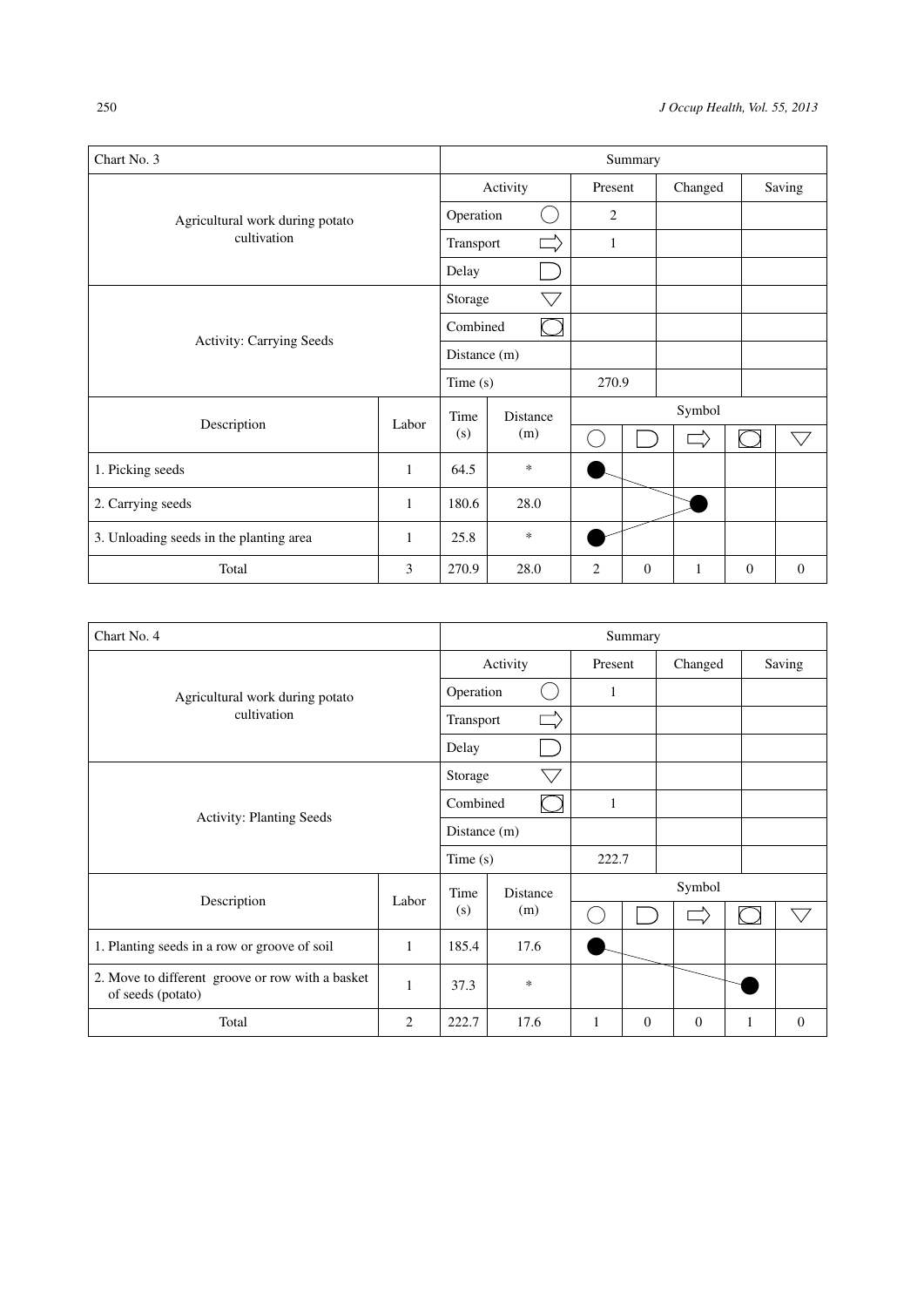## *Banibrata DAS, et al: MSD among Child Farmers* 251

| Chart No. 5                                                                     |              |              |              |              |              | Summary |              |          |                          |
|---------------------------------------------------------------------------------|--------------|--------------|--------------|--------------|--------------|---------|--------------|----------|--------------------------|
|                                                                                 |              |              | Activity     |              | Present      |         | Changed      |          | Saving                   |
| Agricultural work during potato                                                 |              | Operation    |              |              | $\mathbf{1}$ |         |              |          |                          |
| cultivation                                                                     |              |              | Transport    |              |              |         |              |          |                          |
|                                                                                 |              | Delay        |              | $\mathbf{1}$ |              |         |              |          |                          |
|                                                                                 |              |              | Storage<br>▽ |              |              |         |              |          |                          |
|                                                                                 |              |              | Combined     |              |              |         |              |          |                          |
| Activity: Spading                                                               |              | Distance (m) |              |              |              |         |              |          |                          |
|                                                                                 |              | Time(s)      |              |              | 128.1        |         |              |          |                          |
|                                                                                 | Labor        | Time         | Distance     |              |              |         | Symbol       |          |                          |
| Description                                                                     |              | (s)          | (m)          |              |              |         |              |          | $\overline{\phantom{a}}$ |
| 1. Spading (to fill in the hole with mud using a<br>spade after planting seeds) | $\mathbf{1}$ | 112.8        | 10.5         |              |              |         |              |          |                          |
| 2. Change the row                                                               | 1            | 15.3         | $\ast$       |              |              |         |              |          |                          |
| Total                                                                           | 2            | 128.1        | 10.5         |              | 1            | 1       | $\mathbf{0}$ | $\Omega$ | $\Omega$                 |

| Chart No. 6                     |              |                       |              |       |              | Summary |              |          |              |
|---------------------------------|--------------|-----------------------|--------------|-------|--------------|---------|--------------|----------|--------------|
|                                 |              | Activity              |              |       | Present      |         | Changed      |          | Saving       |
| Agricultural work during potato |              | Operation             |              |       | 1            |         |              |          |              |
| cultivation                     |              | Transport             |              |       |              |         |              |          |              |
|                                 | Delay        |                       | $\mathbf{1}$ |       |              |         |              |          |              |
|                                 |              | Storage               |              | ▽     |              |         |              |          |              |
|                                 |              | $\subset$<br>Combined |              |       |              |         |              |          |              |
| Activity: Sprinkling Water      |              | Distance (m)          |              |       |              |         |              |          |              |
|                                 |              | Time(s)               |              | 182.3 |              |         |              |          |              |
|                                 | Labor        | Time                  | Distance     |       |              |         | Symbol       |          |              |
| Description                     |              | (s)                   | (m)          |       |              |         |              |          | ▽            |
| 1. Sprinkling water             | $\mathbf{1}$ | 152.6                 | $\ast$       |       |              |         |              |          |              |
| 2. Move to a different row      | 1            | 29.7                  | $\ast$       |       |              |         |              |          |              |
| Total                           | 2            | 182.3                 | ∗            |       | $\mathbf{1}$ | 1       | $\mathbf{0}$ | $\Omega$ | $\mathbf{0}$ |

• Sprinkling water is a static activity. Generally, no distance is covered by the subjects in this activity.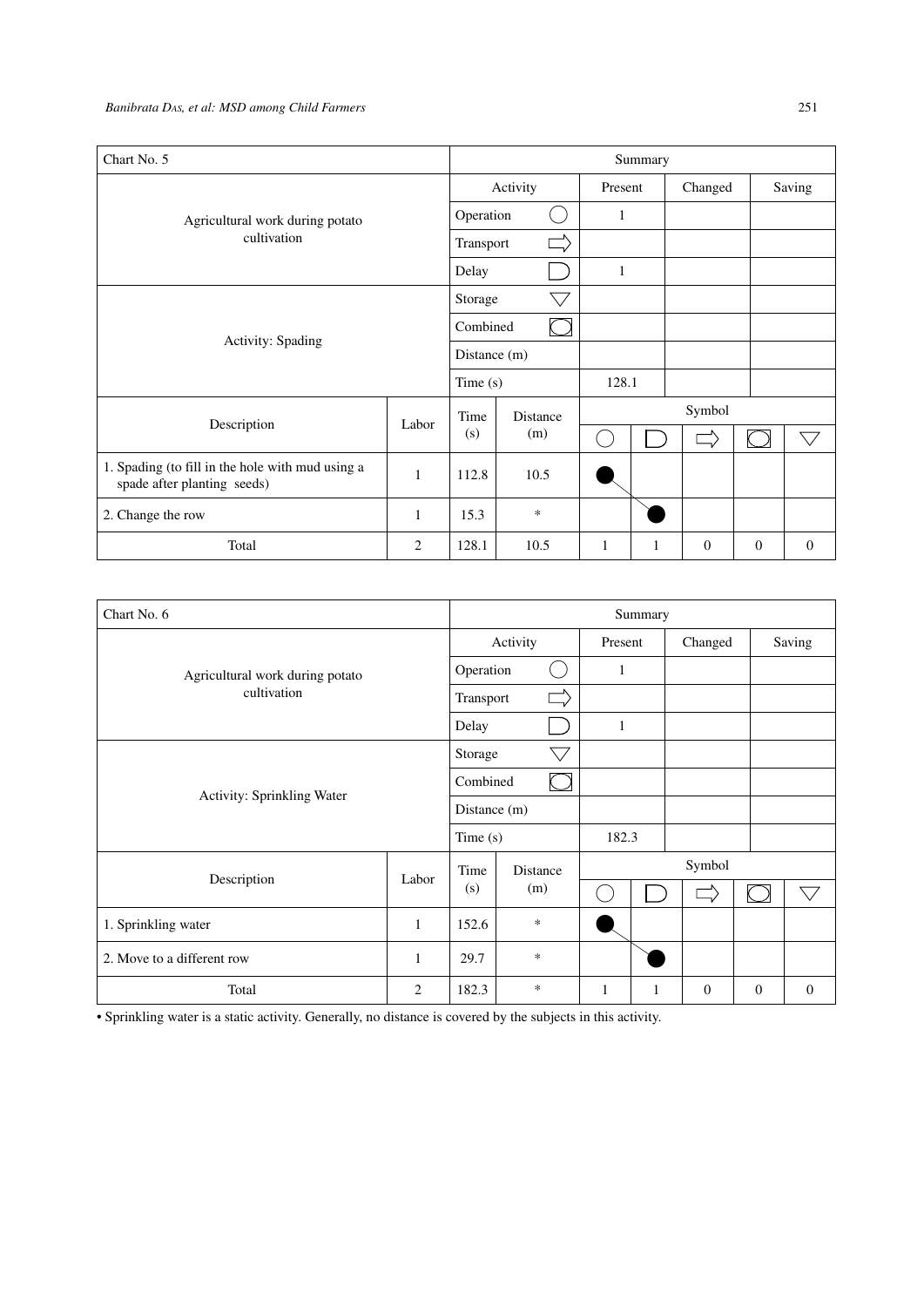| Chart No. 7                     |              |                |                    |              | Summary |                          |              |                    |
|---------------------------------|--------------|----------------|--------------------|--------------|---------|--------------------------|--------------|--------------------|
|                                 |              |                | Activity           | Present      |         | Changed                  |              | Saving             |
| Agricultural work during potato |              | Operation      |                    | $\mathbf{1}$ |         |                          |              |                    |
| cultivation                     |              | Transport      |                    |              |         |                          |              |                    |
|                                 |              | Delay          |                    | $\mathbf{1}$ |         |                          |              |                    |
|                                 |              | Storage        | $\bigtriangledown$ | $\mathbf{1}$ |         |                          |              |                    |
|                                 |              | Combined       | $\subset$          |              |         |                          |              |                    |
| Activity: Picking Crops         |              |                | Distance (m)       | 198.2        |         |                          |              |                    |
|                                 |              | Time(s)        |                    |              |         |                          |              |                    |
|                                 |              | Time           | Distance           |              |         | Symbol                   |              |                    |
| Description                     | Labor        | (s)            | (m)                |              |         | $\overline{\phantom{a}}$ |              | $\bigtriangledown$ |
| 1. Picking crops                | 1            | 142.7          | 19.2               |              |         |                          |              |                    |
| 2. Storing the crops            | $\mathbf{1}$ | $\ast$<br>30.8 |                    |              |         |                          |              |                    |
| 3. Move to a different row      | 1            | 24.7           | $\ast$             |              |         |                          |              |                    |
| Total                           | 3            | 198.2          | 19.2               | 1            | 1       | $\mathbf{1}$             | $\mathbf{0}$ | $\overline{0}$     |

| Chart No. 8                          |              |              |                    |              | Summary        |                          |              |                    |
|--------------------------------------|--------------|--------------|--------------------|--------------|----------------|--------------------------|--------------|--------------------|
|                                      |              |              | Activity           | Present      |                | Changed                  |              | Saving             |
| Agricultural work during potato      |              | Operation    |                    | 1            |                |                          |              |                    |
| cultivation                          |              | Transport    |                    | $\mathbf{2}$ |                |                          |              |                    |
|                                      |              | Delay        |                    |              |                |                          |              |                    |
|                                      |              | Storage      | $\bigtriangledown$ |              |                |                          |              |                    |
| Activity: Carrying Crops             |              | Combined     | $\subset$          |              |                |                          |              |                    |
|                                      |              | Distance (m) |                    |              |                |                          |              |                    |
|                                      |              | Time(s)      |                    | 262.9        |                |                          |              |                    |
| Description                          | Labor        | Time         | Distance           |              |                | Symbol                   |              |                    |
|                                      |              | (s)          | (m)                |              |                | $\overline{\phantom{a}}$ |              | $\bigtriangledown$ |
| 1. Carrying crops                    | $\mathbf{1}$ | 194.6        | 20.5               |              |                |                          |              |                    |
| 2. Unloading crops                   | 1            | 30.3         | $\ast$             |              |                |                          |              |                    |
| 3. After unloading to back in action | 1            | 38.0         | $\ast$             |              |                |                          |              |                    |
| Total                                | 3            | 262.9        | 20.5               | 1            | $\overline{0}$ | 2                        | $\mathbf{0}$ | $\overline{0}$     |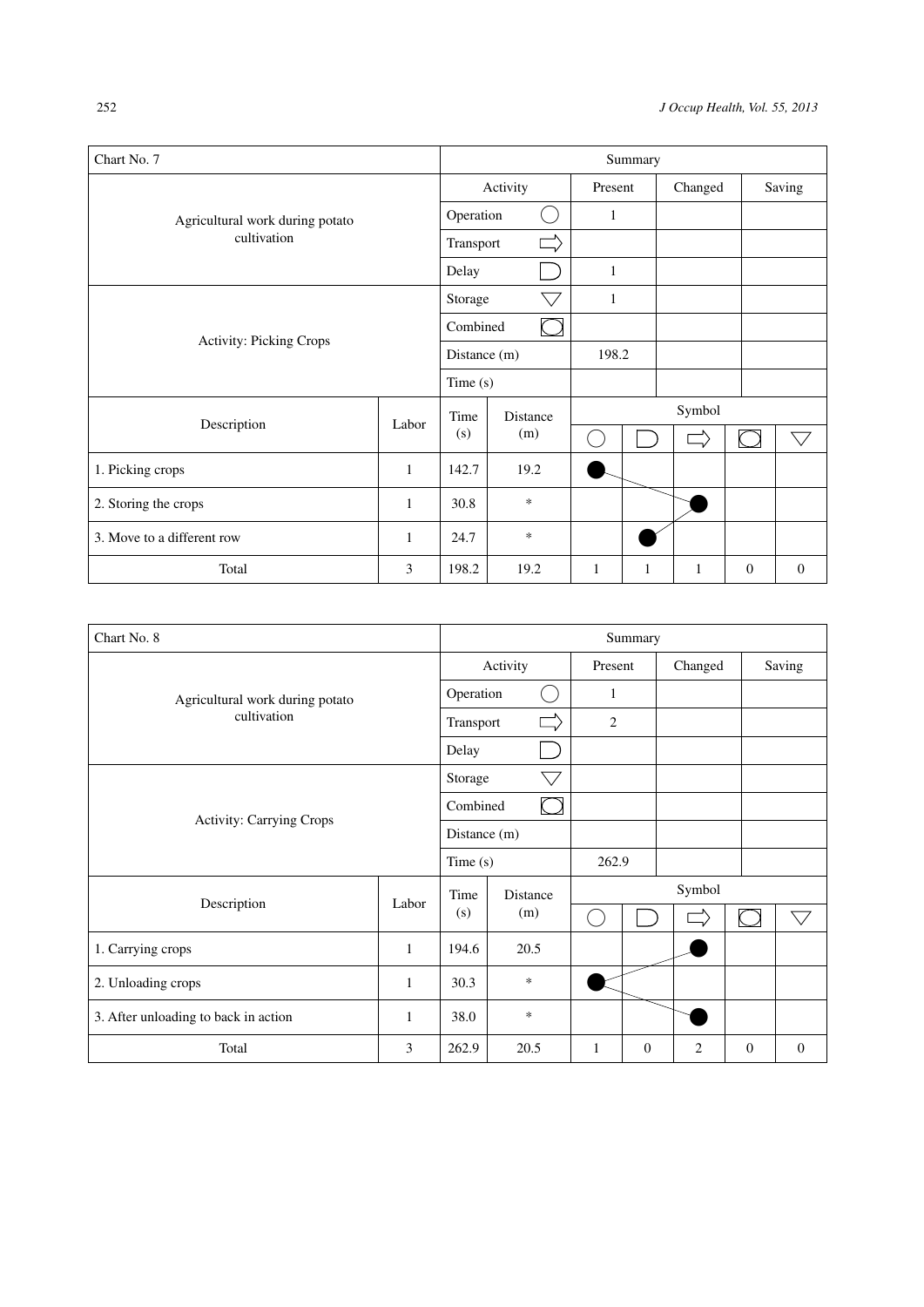|  |  | Table 5. Analysis of working posture in the REBA and OWAS methods during potato cultivation among child agricultural workers |  |  |  |  |  |  |  |  |
|--|--|------------------------------------------------------------------------------------------------------------------------------|--|--|--|--|--|--|--|--|
|--|--|------------------------------------------------------------------------------------------------------------------------------|--|--|--|--|--|--|--|--|

| Agricultural            | Posture                                                                                                                                                              | Posture analysis     |                    |                                                                                    |                     |                    |                                                  |  |  |
|-------------------------|----------------------------------------------------------------------------------------------------------------------------------------------------------------------|----------------------|--------------------|------------------------------------------------------------------------------------|---------------------|--------------------|--------------------------------------------------|--|--|
| activities<br>in potato |                                                                                                                                                                      |                      | <b>REBA</b> Method |                                                                                    | <b>OWAS</b> Method  |                    |                                                  |  |  |
| cultivation             |                                                                                                                                                                      | <b>REBA</b><br>Score | Risk<br>Level      | Action<br>Category                                                                 | <b>OWAS</b><br>Code | Action<br>Category | Remarks                                          |  |  |
| Weeding                 | Back bent forward and twisted.<br>both arms below shoulder level,<br>both knees bent, weight 10 kg or<br>less.                                                       | 11                   | Very<br>high       | Work must<br>cease until a<br>safer solution<br>can be found                       | 4141                | $\overline{4}$     | Corrective<br>measures<br>immediately            |  |  |
| Ridging                 | Back bent forward/backward,<br>both arms below shoulder level,<br>walking or moving, weight/force<br>needed over 10 kg but less than<br>20 kg.                       | 5                    | Medium             | Further<br>consideration<br>should be<br>given as to<br>how risk can<br>be lowered | 2172                | 3                  | Corrective<br>measures<br>as soon as<br>possible |  |  |
| Carrying seeds          | Back straight, both arms at or<br>above shoulder level, walking or<br>moving, weight or force needed<br>over 10 kg but less than 20 kg.                              | 10                   | High               | Action needs<br>to be taken<br>very soon                                           | 1372                | $\mathbf{1}$       | No corrective<br><b>Measures</b>                 |  |  |
| Planting seeds          | Back bent and twisted or back<br>bent forward and sideways, both<br>arms below shoulder level, both<br>knees bent, weight /force needed<br>10 kg or less.            | 11                   | Very<br>high       | Work must<br>cease until a<br>safer solution<br>can be found                       | 4141                | $\overline{4}$     | Corrective<br>measures<br>immediately            |  |  |
| Spading                 | Back bent and twisted or bent<br>forward and sideways, both arms<br>below shoulder level, both knees<br>bent, weight/force needed over<br>10 kg but less than 20 kg. | 11                   | Very<br>high       | Work must<br>cease until a<br>safer solution<br>can be found                       | 4142                | $\overline{4}$     | Corrective<br>measures<br>immediately            |  |  |
| Sprinkling water        | Back bent forward/backward,<br>both arms below shoulder level,<br>both knees bent, weight/force<br>needed 10 kg or less.                                             | 11                   | Very<br>high       | Work must<br>cease until a<br>safer solution<br>can be found                       | 2141                | 3                  | Corrective<br>measures as<br>soon as<br>possible |  |  |
| Picking crops           | Back bent forward and twisted,<br>both arms below shoulder level,<br>both knees bent, weight 10 kg or<br>less.                                                       | 11                   | Very<br>high       | Work must<br>cease until a<br>safer solution<br>can be found                       | 4141                | $\overline{4}$     | Corrective<br>measures<br>immediately            |  |  |
| Carrying crops          | Back straight, both arms below<br>shoulder level, walking or mov-<br>ing, weight or force needed over<br>20 kg.                                                      | 10                   | High               | Action needs<br>to be taken<br>very soon                                           | 1373                | 2                  | Corrective<br>measures in<br>the near future     |  |  |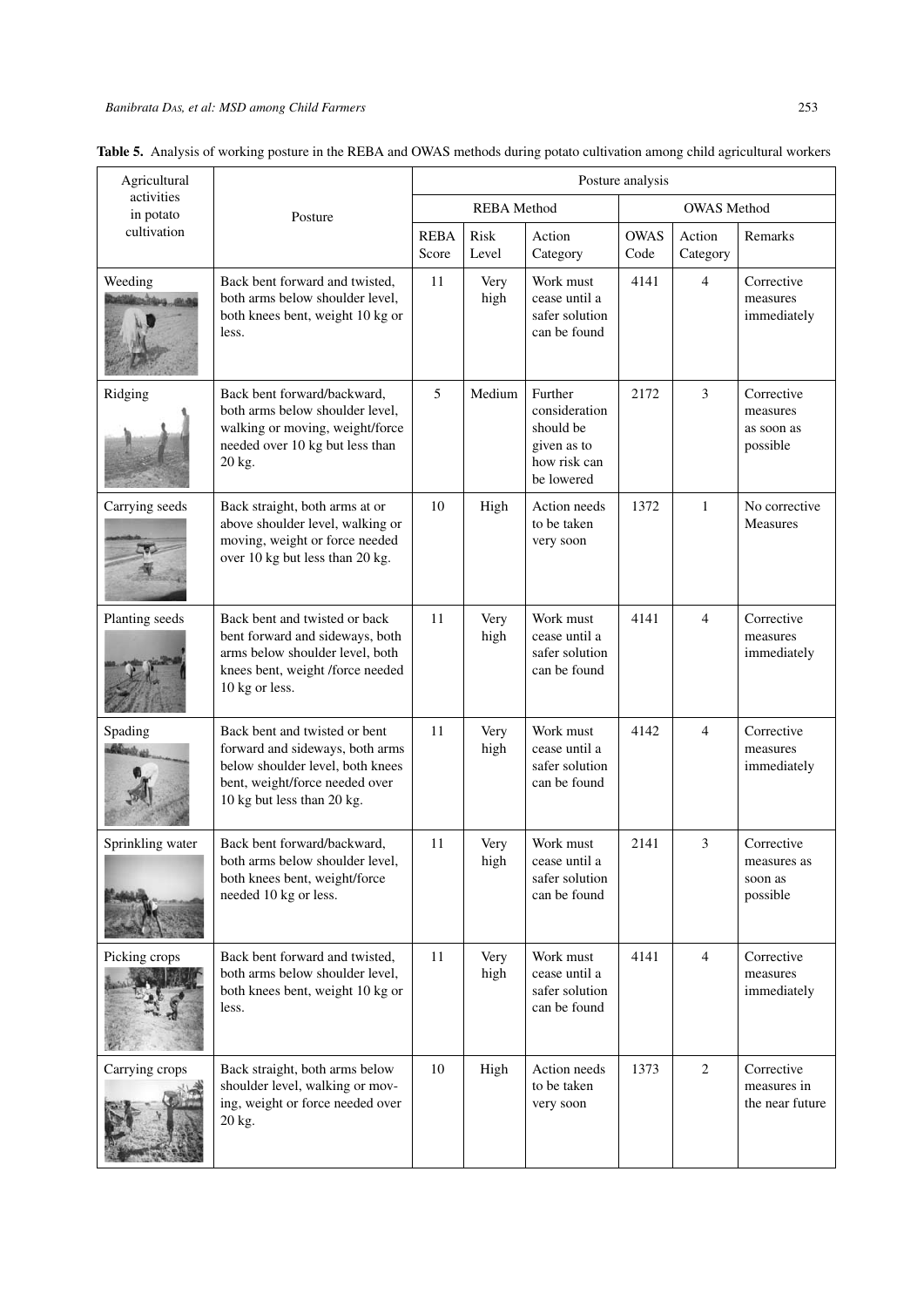180º elbow flexion. This study was also revealed that there was a significant difference in handgrip strength measured at 90º elbow flexion and 180º elbow flexion between the resting condition (MVC values) and just after stoppage of work among the potato cultivators and control subjects (*p*<0.05).

Physiological stress of the child potato cultivators and control group is shown on Table 6. This table illustrates that the resting heart rate of both groups did not show any significant change, whereas in the case of just after stoppage of work, the heart rates of both child potato cultivators and control subjects showed significant change. In the same manner, the resting blood pressures (systolic and diastolic) of both the groups did not show any significant change. On the other hand, it was observed that both the groups of subjects (experimental and control) did significantly differ in terms of just after completion of work blood pressure (systolic and diastolic).

This study also compared the PEFR values of the experimental group (child agricultural workers) and control group. It is evident that the mean values of PEFR in the child agricultural workers  $(284.7 \pm 31.3)$  were lower than those in the control group  $(312.9 \pm 33.6)$  and that PEFR differed significantly  $(p<0.01)$  among both groups.

The present study also examined the thermal stress in different potato cultivation activities among the potato cultivators. It was observed that the potato cultivators were suffering from heavy thermal stress in the second stage of potato cultivation, mainly during the picking crops and carrying crops activities (WBGT Index 36.5ºC and relative humidity 75%), which were generally performed in the month of March (start of the summer season).

The present study also showed the different types of discomfort felt among child potato cultivators. The predominant type of discomfort was pain (98%) throughout the body for prawn seed collectors followed by tingling (54.0%), numbness (43.0%), stiffness (12.0%) and swelling (06%). The controls also suffered from pain (45%), tingling (17.0%), numbness  $(11.0\%)$ , stiffness  $(5.0\%)$ , and swelling  $(1\%)$ .

## **Discussion**

Child labor is a socioeconomic phenomenon. Socioeconomic backwardness followed by poverty, illiteracy, unemployment, demographic expansion, deep social prejudices and above all Government apathy are commonly considered the most prominent causative factors for large-scale employment of children.

Agriculture is one of the few industries in which children and adolescents are considered an integral component of the workforce. These workers often perform the same tasks as adult males who work in this industry<sup>22)</sup>. This study shows that, among the paid child agricultural workers, most of the workers are from 15 and 16 years age, because the national legislation and policies against child labor in India state that no child below 14 years of age shall be employed in any unorganized sector. So most of the children in this study worked mainly in their agricultural field for their families. The national legislation also states that the state should provide free and compulsory education to all children aged 6 to 14 years. So it was observed that most of the children were literate in the present study. They at least attended the school in the first part of the day and

| Physiological parameters |           |                                    | Child agricultural<br>workers |               | Control groups |               | t value | $p$ score |
|--------------------------|-----------|------------------------------------|-------------------------------|---------------|----------------|---------------|---------|-----------|
|                          |           |                                    | Mean                          | <b>SD</b>     | Mean           | SD.           |         |           |
| Heart rate (beats/min)   |           | Resting                            | 88.6                          | $(\pm 6.88)$  | 89.9           | $(\pm 7.74)$  | 1.4     | 0.170     |
|                          |           | Just after work                    | 170.1                         | $(\pm 7.32)$  | 122.7          | $(\pm 8.54)$  | 45.1    | 0.000     |
|                          |           | Change of heart rate               | 81.5                          | $(\pm 6.82)$  | 32.8           | $(\pm 7.74)$  | 51.7    | 0.000     |
| <b>Blood</b>             | Systolic  | Resting                            | 94.0                          | $(\pm 2.97)$  | 93.2           | $(\pm 3.32)$  | 2.0     | 0.050     |
| pressure                 |           | Just after work                    | 129.0                         | $(\pm 4.61)$  | 112.5          | $(\pm 5.21)$  | 26.0    | 0.000     |
| (mm/Hg)                  |           | Change of systolic blood pressure  | 35.0                          | $(\pm 3.31)$  | 19.3           | $(\pm 3.52)$  | 35.6    | 0.000     |
|                          | Diastolic | Resting                            | 60.0                          | $(\pm 2.57)$  | 60.9           | $(\pm 3.37)$  | 2.3     | 0.021     |
|                          |           | Just after work                    | 67.0                          | $(\pm 2.59)$  | 65.2           | $(\pm 3.88)$  | 4.2     | 0.000     |
|                          |           | Change of diastolic blood pressure | 7.0                           | $(\pm 2.18)$  | 4.3            | $(\pm 2.94)$  | 8.0     | 0.000     |
| <b>PEFR</b>              | (l/min)   |                                    | 284.7                         | $(\pm 31.28)$ | 312.9          | $(\pm 33.62)$ | 6.7     | 0.000     |

**Table 6.** Physiological and physical workload among child agricultural workers and the control group

SD: standard deviation. PEFR: peak expiratory flow rate.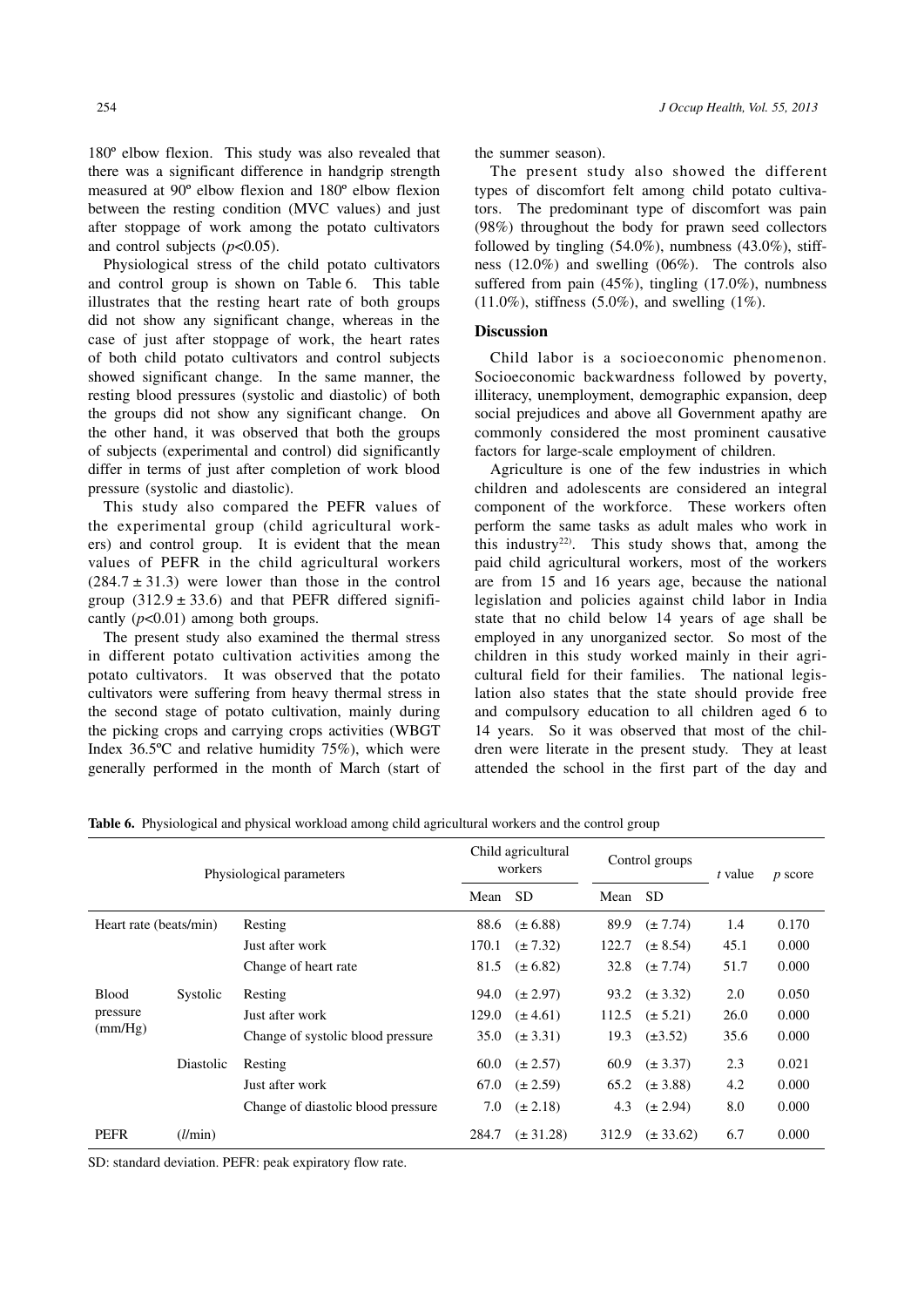generally worked in the afternoon. This study shows that child agricultural workers suffered from discomfort in different parts of the body, especially the lower back, knee, shoulder, hand and neck. This result is in agreement with that of Allread *et al*. 23).

The present study shows that among the agricultural activities in potato cultivation, spading is the most strenuous activity. This result corroborates the work of Das and Gangopadhyay<sup>24)</sup>. According to them, child laborers face lot of discomfort during spading due to working in an awkward posture with a high amount of repetition. Planting seeds, sprinkling water, carrying crops and weeding are also activities that cause discomfort (pain) among child agricultural workers.

Pushing, pulling and carrying are the most common human activities in several occupations involving manual material handling. During potato cultivation, child agricultural workers perform several kinds of manual material handling that may be causative factors for the development of musculoskeletal disorder among them. The present study deals with manual material handling in which iron band wheels (ridger) that rotate freely are pulled along the soil to force the soil upwards before potato seeds are planted. In the irrigated farming system, water is fed into the ditches between the ridges. Ridges are also formed for the purpose of water and soil conservation<sup>25)</sup>. Many agricultural activities such as the operation of manual ridgers, push/pull weeders and, long-handled tools involve pushing and/or pulling in a standing posture<sup>26</sup>. Kumar *et al*. 27), also added that nearly half of all manual material handling activities involve pushing and/or pulling forces.

The most significant potential risk factors for MSDs in youth are heavy lifting and carrying and working in stooped or awkward postures $28$ ). Prolonged extreme trunk flexion is commonly found in farm tasks such as pruning, weeding, labelling and harvesting crops. Child potato cultivators have to carry heavy loads when carrying seeds for planting in grooves in the soil and during harvesting, which may be the causative factor for musculoskeletal disorders. The study of Fulmer *et al*. 29) also supports this result; they stated that carrying heavy bags while picking fruit from a ladder would create significant static compressive loads on the low back, especially when workers lean away from the ladder to reach for fruit. Fruit harvesters have also been found to have significant exposure to back stress due to work in severe trunk flexion. The study of Chapman *et al*. 30), also supports the result of the present study showing that transferring containers of fruits, vegetables and plants has been identified as a risk factor for low back pain. Farm children and adults have been studied to determine

the effects of different bucket-carrying tasks on upper extremity and low back moments<sup>31)</sup>.

Another significant potential risk factor for children working in agriculture is upper extremity pain resulting from work in extreme wrist postures, highly repetitive action, high magnitude hand forces, plant propagation and weeding<sup>28)</sup>. Using the arms above the shoulder significantly increases the risk of shoulder pain.

According to Silverstein *et al*. 32), an activity is said to be repetitive if 50% of the work cycle involves similar motion patterns. Child agricultural workers perform highly repetitive actions during different agricultural activities associated with potato cultivation. Thus high repetitiveness may be regarded as a causative factor for the development of MSD in upper limbs (wrist, hand and shoulder) of these agricultural workers. These findings corroborate those of other researchers<sup>33–35)</sup>. High repetitiveness of work may be regarded as a causative factor for the development of MSD in the upper limbs (wrist, hand, and shoulder) of the male potato cultivators<sup>7)</sup>, they indicated that high repetition in a job, deviated wrist postures, flexion, extension, and forceful exertion with heavy tool use for long periods are the main causes of upperextremity cumulative trauma disorder.

Considering the above facts and the analysis of working postures in the child agricultural laborers, it was evident that, according to REBA action categories, use of most of the working postures must cease until a safer solution can be found, whereas in the case of OWAS codes, most of the working postures used by child agricultural workers during potato cultivation require corrective measures required immediately. Thus it is clear that the child agricultural laborers adopt awkward postures at work and suffer from musculoskeletal disorders because they remain in such awkward postures for a prolonged period of time.

A significant difference in handgrip strength just after completion of work was observed between the child agricultural workers and control group of workers. This result corroborates the work of Gangopadhyay et al.<sup>35)</sup>. According to them, brass metal workers are constantly engaged in hand intensive jobs that may lead to discomfort in the upper parts of the body and lead to a significant change in handgrip strength in contrast to the control group. So it was clear in the present study that there was a significant decrease in handgrip strength just after work compared with before work. The present study also showed that there was a change in handgrip strength among the child agricultural workers and control subjects.

In the present study, the heart rate and blood pressure of the child potato cultivators just after work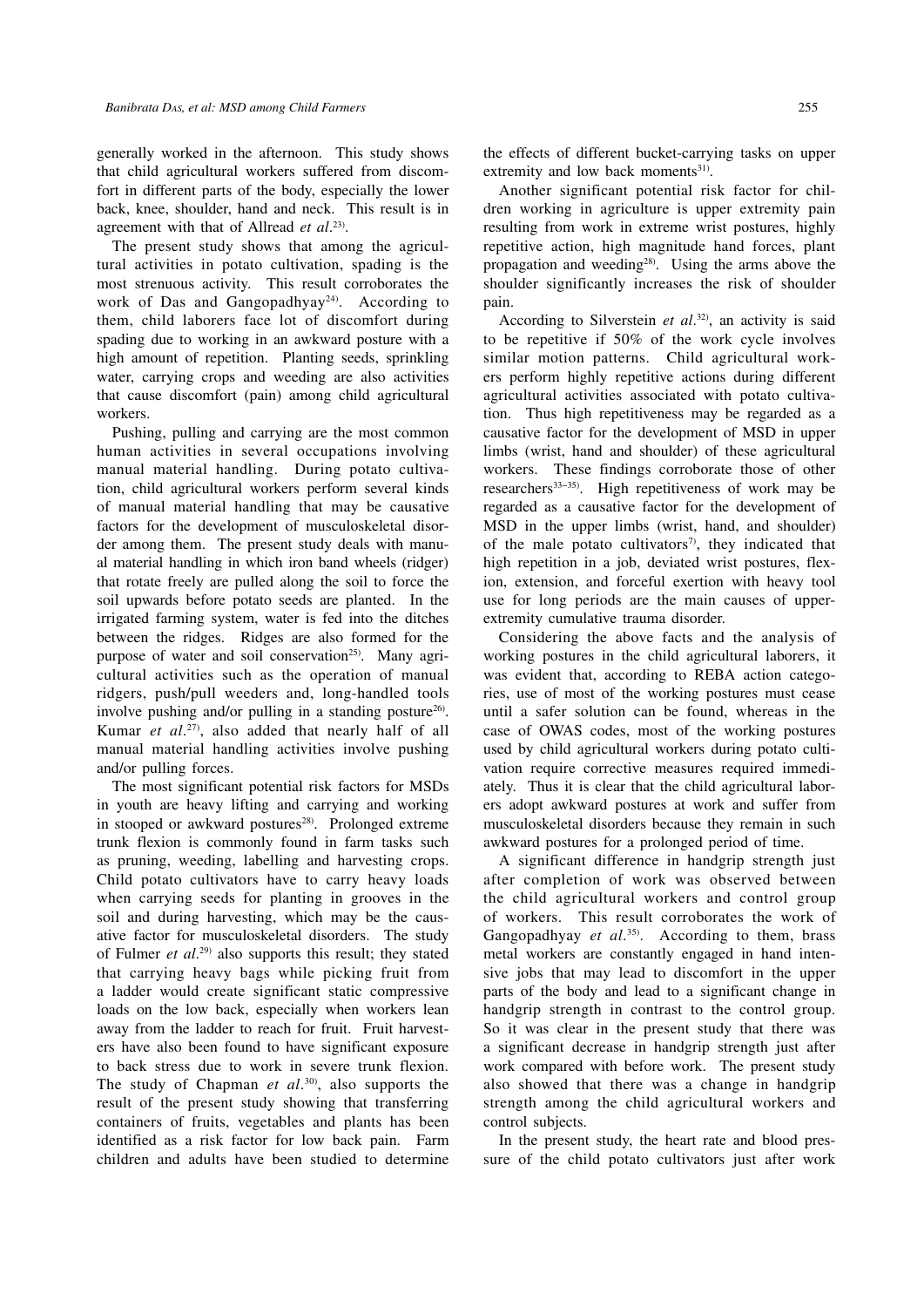were enhanced due to severe physiological stress generated due to different working conditions in stressful postures during potato cultivation. These higher physiological parameters just after work may be due to constant movement of the body. In addition when a child potato farmers bends forward to perform various activities in potato cultivation, the muscles of the abdomen contract and muscles of back stretch. This contracting and stretching of the muscles requires energy. Therefore, the heart has to beat faster to supply more blood to the muscle to provide energy. The present findings are supported by the findings of Guyton<sup>36</sup>, who also emphasized that stretching of muscles caused vasoconstriction in the muscles, which resulted in restriction of blood flow and in turn increased systolic blood pressure. The physiological parameters (heart rate and blood pressure) of the experimental subjects were also increased just after completion of work due to performance of highly repetitive actions during work (spading, planting seeds and sprinkling water) and high environmental temperature (especially when picking crops and carrying crops).

 This study shows that the experimental group (child agricultural workers) had a lower PEFR than the control group. This result corroborates the studies of Das and Gangopadhyay and Das *et al*. 37, 38). According to them, the PEFR was markedly decreased in agricultural workers compared with their control groups of healthy subjects. Inhalation of dust during performance of different activities in potato cultivation (especially in spading) has been observed. Due to inhalation of dust, there is release of histamine and leukotrienes from human lung tissue by a non-immunological mechanism. This non-immunological mechanism has been suspected to cause of acute vasoconstriction in some farmers, but it also affects the PEFR due to vasoconstriction.

## *Limitations of the study*

The present study had some limitations. In this study, we were unable to perform an electromyographic examination during different activities in potato cultivation among the child agricultural workers, which would have allowed us to assess muscle fatigue during work. We were also unable to record the details of a lung function test among the child agricultural workers. There are also other factors that have not been investigated, such as the causes of accident and psychological factors of the child potato cultivators. The Nordic Musculoskeletal Disorder-Questionnaire, REBA and OWAS posture analysis were developed for use in adult workers. However, they were applied to child agricultural workers. This is one of the important limitations of this study with regard to child worker posture analysis.

#### *Ergonomics interventions*

The following are possible ergonomic interventions that we identified to increase the value of this investigation.

- 1. Add a short rest break to their work schedule during potato cultivation to avoid excessive physical stress.
- 2. Job rotation should be performed during potato cultivation, which should benefit the child potato cultivators by reducing their workload. A Job or work rotation policy should be implemented in potato cultivation to reduce muscle fatigue so that activities like spading and planting seeds, which require severe bent postures, can be rotated with tasks like carrying seeds/crops and ridging, which do not require bent postures. In addition, job rotation reduces the boredom and monotony of a job and also reduces fatigue. Raina and Dickerson<sup>39)</sup> stated that job rotation reduces muscle fatigue and the monotony of a job.
- 3. Repetition of work (spading, planting seeds, sprinkling water manually, weeding), which causes musculoskeletal disorders, should be avoided. Kogi<sup>40)</sup> also recommended brief intrawork pauses to decrease fatigue in repetitive work in which the muscles can rest after experiencing a static load and a break after a period of continuous work.
- 4. Proper knowledge and education should be provided to the parents and children for the betterment of their health for the working in the agricultural field.
- 5. Advice should be given to them about carrying loads (carrying seeds and carrying crops) within the recommended weight limit.
- 6. Water and salt must be consumed during performance of agricultural activities (especially picking and carrying crops) to prevent dehydration when the environmental temperature is high.

## **Conclusions**

The conclusions reached from this investigation are as follows:

- 1. This study mainly indicates that child potato cultivators are mainly suffering from musculoskeletal disorders (especially in the lower back, knee, shoulder, hand and neck) due to awkward (stooped, squatting and twisting) postures held for a prolonged period of time with a high amount of repetitiveness.
- 2. A questionnaire indicated that among all the agricultural activities in potato cultivation, spad-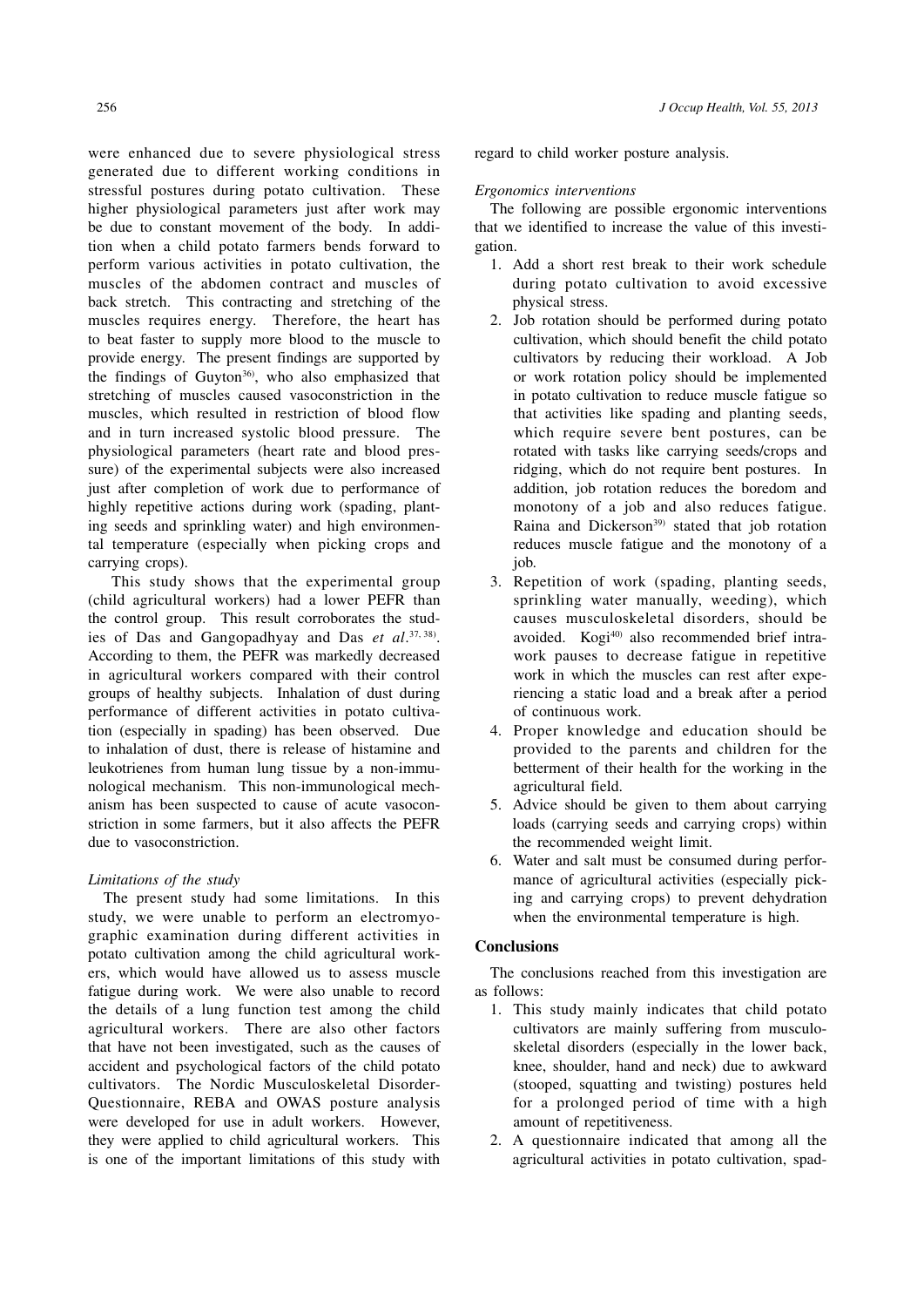ing, sprinkling water, planting seeds, carrying crops and weeding causes the maximum discomfort.

- 3. REBA and OWAS posture analysis indicated that activities like spading, sprinkling water, planting seeds and weeding must cease until a safer solution can be found and that corrective measures are needed immediately respectively. So a performance of these activities by the child agricultural workers fatigues them and restricts them their education permanently.
- 4. Child agricultural workers have lower handgrip strength due to performance of more strenuous work in an agricultural field in comparison with control subjects.
- 5. Child potato cultivators suffer from severe physiological and thermal stress due to hazardous working conditions that affect their health and overall work performance.
- 6. The PEFR value of child potato cultivators decreased in comparison with the control subjects due to continuous working in an agricultural field. The dust particles emitted during spading and other agricultural activities lower the PEFR values of the child farmers, whereas the control group remained unaffected.

*Acknowledgment*: The authors are thankful for the grant provided by the University Grant Commission, India, for implementation of the study. The authors also express their sincere gratitude to all the potato farmers and control subjects and their parents and legal guardians who gave consent for participation in the study.

#### **References**

- 1) International Labour Organization. Every child counts: new global estimates on child labour. Geneva (Switzerland): ILO; 2002; p.55.
- 2) Kurosaki T, Ito S, Fuwa N, Kubo K, Sawada Y. Child labor and school enrollment in rural india: whose education matters? The Developing Economies 2006; 44: 440−64.
- 3) Self S, Grabowski R. Economic development and the role of agricultural technology. Agricultural Economics 2007; 36: 395−404.
- 4) Gangopadhyay S, Das B, Das T, Ghoshal G. An ergonomic study on posture related discomfort feeling among the pre-adolescent agricultural workers of west bengal, India. Int J Occup Saf Ergon 2005; 11: 315−22.
- 5) Sekimpi DK. Occupational health services for agricultural workers. In: Jeyaratnam J, editor. Occupational Health in Developing Countries. New York: Oxford University Press; 2007. p.31−61.
- 6) Das B, Gangopadhyay S. An ergonomics evaluation of posture related discomfort and occupational

health problem among rice farmers. Occup Ergon 2011; 10: 25−38.

- 7) Das B, Gangopadhyay S. Prevalence of musculo skeletal disorders and physiological stress among adult male potato cultivators of West Bengal, India. Asia Pac J Public Health [published online ahead of print January 13, 2012]. (doi: 10. 1177/1010539511421808).
- 8) Penttinen J. Back pain and Sciatica in Finnish Farmers. Helsinki: Publication of the Social Insurance Institution; 1987.
- 9) Punett L, Fine L J, Keyserling WM, Herrin GD, Chaffin DB. Back disorders and non-neutral trunk postures of automobile assembly workers. Scand J Work Environ Health 1991; 17: 337−46.
- 10) McGill SM, Norman RW. Dynamically and statistically determined low back moments during lifting. J Biomech 1985; 18: 877−85.
- 11) Bannerjee S, Sen RN. Determination of the surface area of the body of Indians. J Appli Physiol 1955; 7: 585−8.
- 12) Cole TJ, Bellizzi MC, Flegal KM, Dietz WH. Establishing a standard definition for child overweight and obesity worldwide: international survey. BMJ 2000; 320: 1−6.
- 13) Dickinson CE, Campion K, Foster AF, Newman SJ, O'Rourke AMT, Thomas PG. Questionnaire development: an examination of the Nordic Musculo Skeletal Questionnaire. Appl Ergon 1992; 23: 197−201.
- 14) International Labor Office (ILO). Introduction to work study. 3rd revised ed. Geneva (Switzerland): ILO; 1981.
- 15) Hignett S, McAtamney L. Rapid entire body assessment (REBA). Appl Ergon 2000; 31: 201−5.
- 16) Kivi P, Mattila M. Analysis and improvement of work postures in the building industry: application of the computerized OWAS method. Appl Ergon 1991; 22: 43−8.
- 17) MacDermid JC, Kramer JF, Woodbury MG, McFarlane RM, Roth JH. Interrater reliability of pinch and grip strength measurement in patients with cumulative trauma disorders. J Hand Ther 1994; 7: 10−4.
- 18) Su CY, Lin JH, Chien TH, Cheng KF, Sung YT. Grip strength: relation to shoulder position in normal subjects. Arch of Physical and Mental Rehabilitation 1994; 75: 812−5.
- 19) Astrand P, Rodhall K. Textbook of work physiology, 3rd edition, McGraw-Hill (New York): 1986.
- 20) Yaglou CP, Minard D. Control of heat casualties at military training centers. Am Med Asso Arch Ind Health 1957; 16: 302−16.
- 21) Tayyari F, Smith JL. Occupational ergonomics. London: Chapman and Hall; 1997.
- 22) Marlenga B, Pickett W, Berg RL. Agricultural work activities reported for children and youth on 498 North American farms. J Agric Safety Health 2001; 7: 241−52.
- 23) Allread WG, Wilkins 3rd JR, Waters TR, Marras